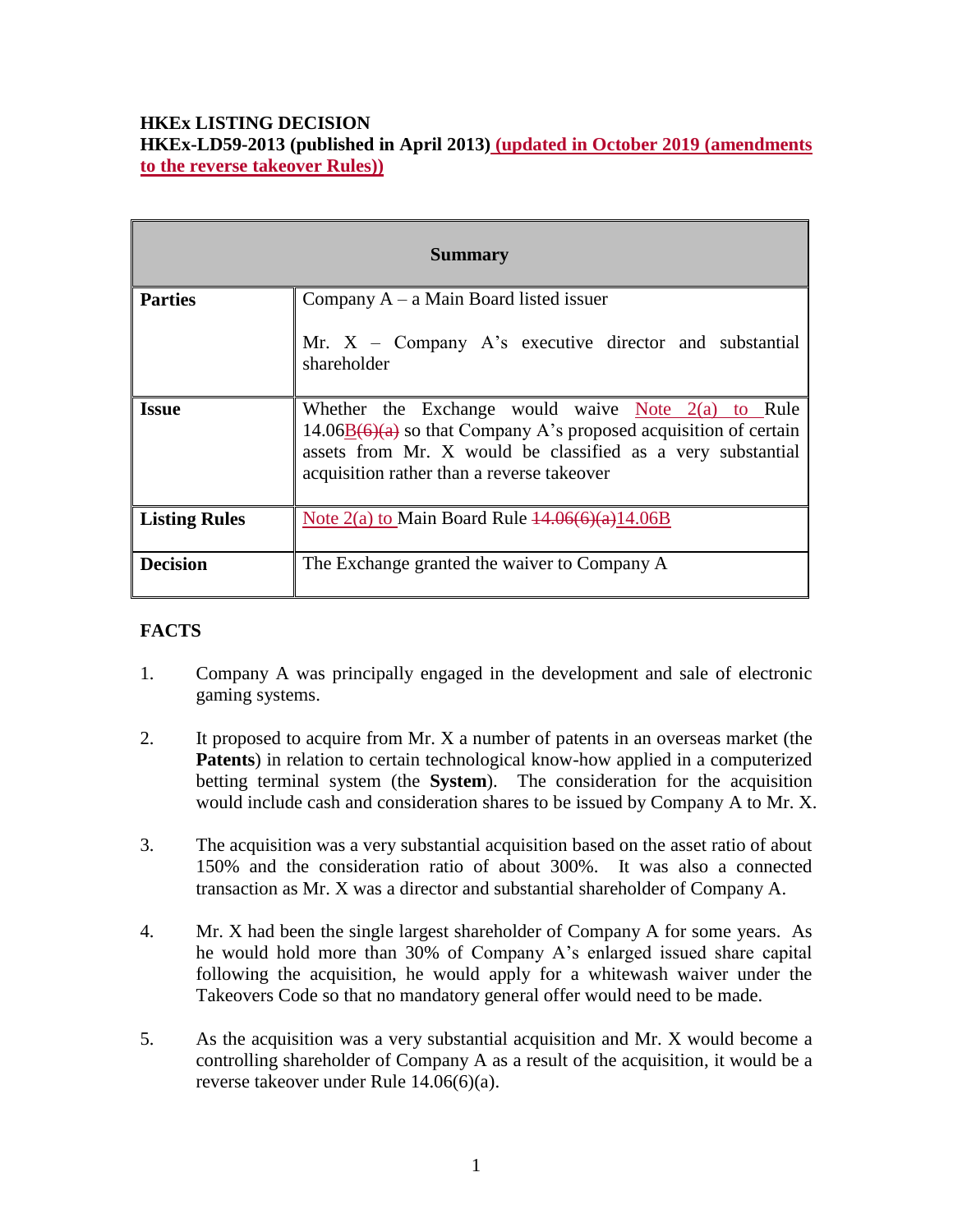- 6. Company A sought a waiver from Rule 14.06(6)(a) because:
	- the reason for acquiring the Patents was to expand its existing gaming business to the overseas market. It had engaged in the gaming business for some years and used similar patents for the sale of the System in the local market;
	- the existing business had a substantive scale of operation and was making profits. The acquisition was not significantly larger than Company A.
- 7. Company A submitted that it would enhance the disclosure in its circular for the acquisition to a standard comparable to an IPO prospectus. The circular would also contain details of Company A's due diligence work on the Patents and a valuation report on them.

#### **APPLICABLE LISTING RULES**

8. Rule 14.06(6) defines a "reverse takeover" as:

"an acquisition or a series of acquisitions of assets by an issuer which, in the opinion of the Exchange, constitutes, or is part of a transaction or arrangement or series of transactions or arrangements which constitute, an attempt to achieve a listing of the assets to be acquired and a means to circumvent the requirements for new applicants set out in Chapter 8 of the Exchange Listing Rules. A "reverse takeover" normally refers to:

- (a) an acquisition or a series of acquisitions (aggregated under rules 14.22 and 14.23) of assets constituting a very substantial acquisition where there is or which will result in a change in control (as defined in the Takeovers Code) of the listed issuer (other than at the level of its subsidiaries); or
- (b) acquisition(s) of assets from a person or a group of persons or any of his/their associates pursuant to an agreement, arrangement or understanding entered into by the listed issuer within 24 months of such person or group of persons gaining control (as defined in the Takeovers Code) of the listed issuer (other than at the level of its subsidiaries), where such gaining of control had not been regarded as a reverse takeover, which individually or together constitute(s) a very substantial acquisition. …"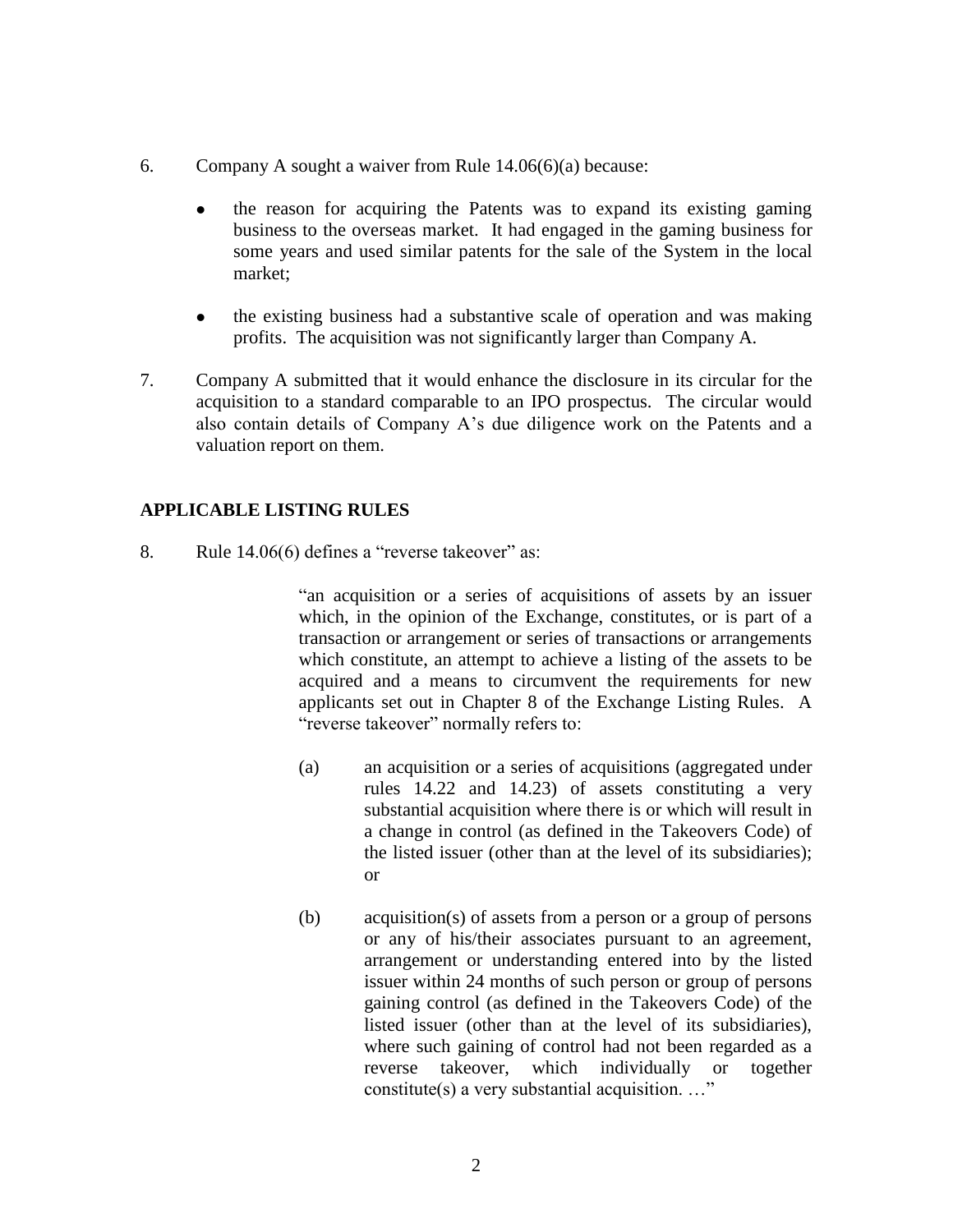(Rule 14.06(6) (now Rule 14.06B) was amended on 1 October 2019. See Note 1 below.)

# **ANALYSIS**

- 9. Rule 14.06(6) seeks to prevent circumvention of the new listing requirements. Its introductory paragraph defines "reverse takeover" as an acquisition or a series of acquisitions which represents, in the Exchange's opinion, an attempt to list the assets to be acquired and circumvent the new listing requirements.
- 10. In addition, paragraphs (a) and (b) of Rule 14.06(6) refer to two specific forms of reverse takeovers which involve a change in control of the issuer and injection of significant assets into it. They are bright line tests to determine a change in control based on the Takeovers Code and to assess an asset injection based on size tests.
- 11. Here the acquisition was a reverse takeover under Rule 14.06(6)(a). When assessing the waiver application, the Exchange was satisfied that the Patents were related to Company A's existing principal business, and would enable an expansion of the business in an overseas market. Circumvention of the new listing requirements was not a material concern in this case.

## **CONCLUSION**

12. The Exchange agreed to waive Rule 14.06(6)(a). The acquisition was classified as a very substantial acquisition and connected transaction.

## *Notes*

- *1. The reverse takeover Rules were amended on 1 October 2019. Under the new Rule 14.06B (which incorporates former Rule 14.06(6) with certain modifications):*
	- *A "reverse takeover" is defined as an acquisition or series of acquisitions by a listed issuer which, in the opinion of the Exchange, constitutes, or is part of a transaction and/or arrangement or series of transactions and/or arrangements which constitutes, an attempt to achieve a listing of the acquisition targets and a means to circumvent the requirements for new applicants as set out in Chapter 8 of the Listing Rules.*